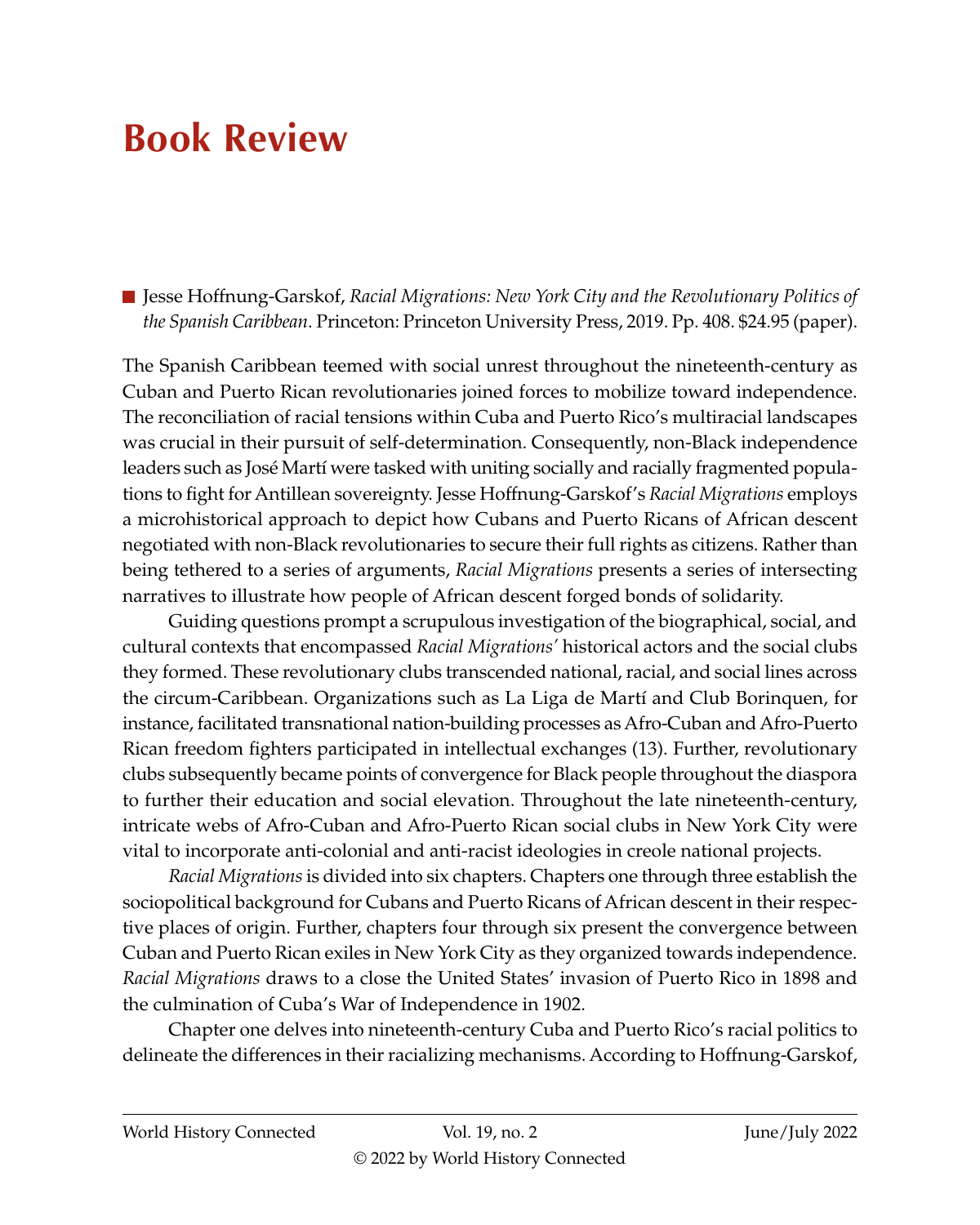Cubans and Puerto Ricans of African descent utilized the term "class of color" to denote their African ancestry while "mitigating the fear that all people of African descent, free pardos, and morenos as well as enslaved people, would unite in rebellion" (6). Interactions between the Cuban journalist of African descent, Rafael Serra, and Afro-Puerto Rican typesetter, Sotero Figueroa, illustrate how "a class of color" developed cross-racial and crosssocial revolutionary clubs. Further, Hoffnung-Garskof highlights how Gertrudis Heredia, Serra's wife, navigated the Spanish Caribbean's fluid racial politics and the United States' unwavering color line to showcase how racializing mechanisms influenced people of African descent's mobility. For instance, while Gertrudis Heredia could obtain an education and become a licensed midwife in Cuba, employment and residential segregationist practices in the United States limited her socioeconomic mobility (55).

Chapter two, titled "The Public Square," presents La Liga de Martí's foundation as an institution of self-improvement and social elevation for people of African descent. Liberal movements sweeping through the Spanish Caribbean enabled revolutionaries of African descent to become men of public reputation. Afro-Cuban and Afro-activists an activists' evolution from humble artisans to navigators of the circum-Caribbean's political sphere throughout the 1870s demarcates the differences in opportunities granted to people of African descent. Hoffnung-Garskof emphasizes the importance of racialized trades, such as cigar-rolling and typesetting, in the development of Afro-Cuban and Afro-Puerto Rican revolutionary circles. Afro-Cuban and Afro-Puerto Rican freedom fighters like Rafael Serra and Sotero Figueroa, for instance, engaged in typesetting as a trade and mode of political resistance through the publication of anti-colonial literature (42). Hence, racialized professions like typesetting facilitated Cubans and Puerto Ricans of African descent's organization across racial lines. The ways in which revolutionaries of color navigated diverging racial paradigms in Key West, Cuba, and Puerto Rico elucidate how they formed their respective views against racism and colonialism. People of African descent in Cuba and Puerto Rico, for instance, navigated racial boundaries that at times could change or fluctuate. In contrast, people of African descent in Key West maneuvered the United States' rigid color line.

Chapter three analyzes how La Liga de Martí functioned as a multiracial and crosssocial point of convergence for people of African descent in New York City. The city's multicultural landscape served as a point of convergence for the African diaspora and facilitated La Liga de Martí's expansion across racial, social, and national ties. People of African descent's experiences "migrating while black" changed their self-perception and political ideologies after arriving in New York City as shared experiences under U.S. racism strengthened bonds across ethnic ties between Afro-Cubans, Afro-Puerto Ricans, and African-Americans. Further, the chapter explores how the experience of merchants, political dissidents, and exiles of African descent varied greatly upon their confrontations with the United States' stark demarcation of the color line. Exchanges between African-Americans,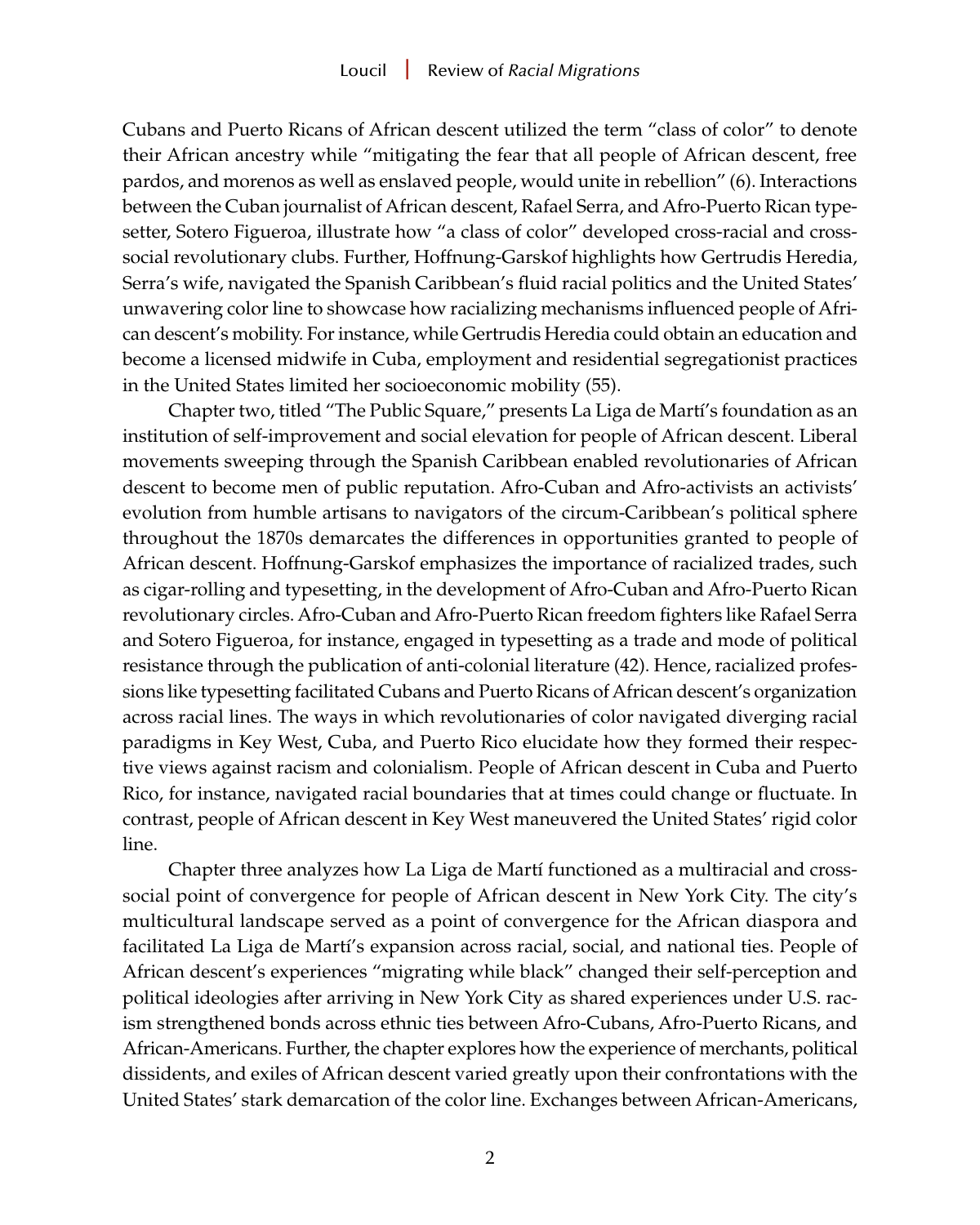Afro-Cubans, and Afro-Puerto Ricans within La Liga subsequently fostered the creation of transnational ties while shaping anti-colonial and anti-racist national discourses.

Chapter four expounds upon the convergence of multiple insurgent groups comprised by people of African throughout multiple New York City-based social clubs that lobbied for Cuban and Puerto Rican liberation. Moreover, this chapter traces the evolution of José Martí's philosophy as he immersed himself in predominantly Black social networks intrinsically tied to Cubans and Puerto Ricans of African descent. Black freedom fighters were tasked with denouncing the anti-Black social order while negotiating the preservation of a collective anti-colonial identity. Hoffnung-Garskof interrogates why Afro-Cubans conceded their roles in creating the anti-racist and anti-colonial ideologies José Martí professed as his own. Consequently, he posits that Afro-Cuban revolutionaries like Serra downplayed their involvement in the development of racially inclusive nation-building projects to facilitate calls for national unity. Afro-Cubans' attempts to reconcile Cuba's history of racial discrimination illustrates the Cuban national project's complexity and fragility among its multiracial population. An analysis of the multiracial social clubs that Afro-Cubans and Afro-Puerto Ricans founded delineates how Black and non-Black independence leaders expressed their interpretations of post-colonial national projects.

Chapter five analyzes the formation and expansion of anti-colonial clubs in New York City by centering organizations such as the Club Las Dos Antillas and Club Guerrilla de Maceo. Newspapers such as La Doctrina de Martí played a crucial role in the conceptualization and dissemination of anti-racist philosophy. However, frictions within revolutionary clubs arose as freedom fighters disagreed on the approach toward racial reconciliation in the call for national unity. Serra and Martí consequently strove to mend relations between "white Cubans, willing to dispense with their privileges, and black Cubans willing to dedicate themselves to self-improvement and the welfare for all" (178). Moreover, the author expands upon how multiracial audiences converged within New York City's social clubs and placed discussions about racism and classism at the forefront.

Chapter Six and the last chapter, Endings, explore how New York City-based revolutionary clubs dissolved after the U.S. invaded Puerto Rico in 1898 and Cuban War of Independence culminated in 1902. Some New York City social clubs, such as The Study Group, disbanded after tensions between them and the Cuban Revolutionary Party increased because of their attempts to seize power over the Cuban national cause (256). In contrast, other groups dissolved as their members reorganized under different movements. Hoffnung-Garskof expounds upon the changes across party lines upon José Martí's death in 1895 and contends that people of African descent's approval was integral to unify under Cuban revolutionary leader Tomás Estrada Palma (259).

*Racial Migrations* provides an introspective view into how people of African descent envisioned racially democratic futures while navigating the nineteenth-century circum-Caribbean's definitions of race. Jesse Hoffnung-Garskof illustrates how the Spanish